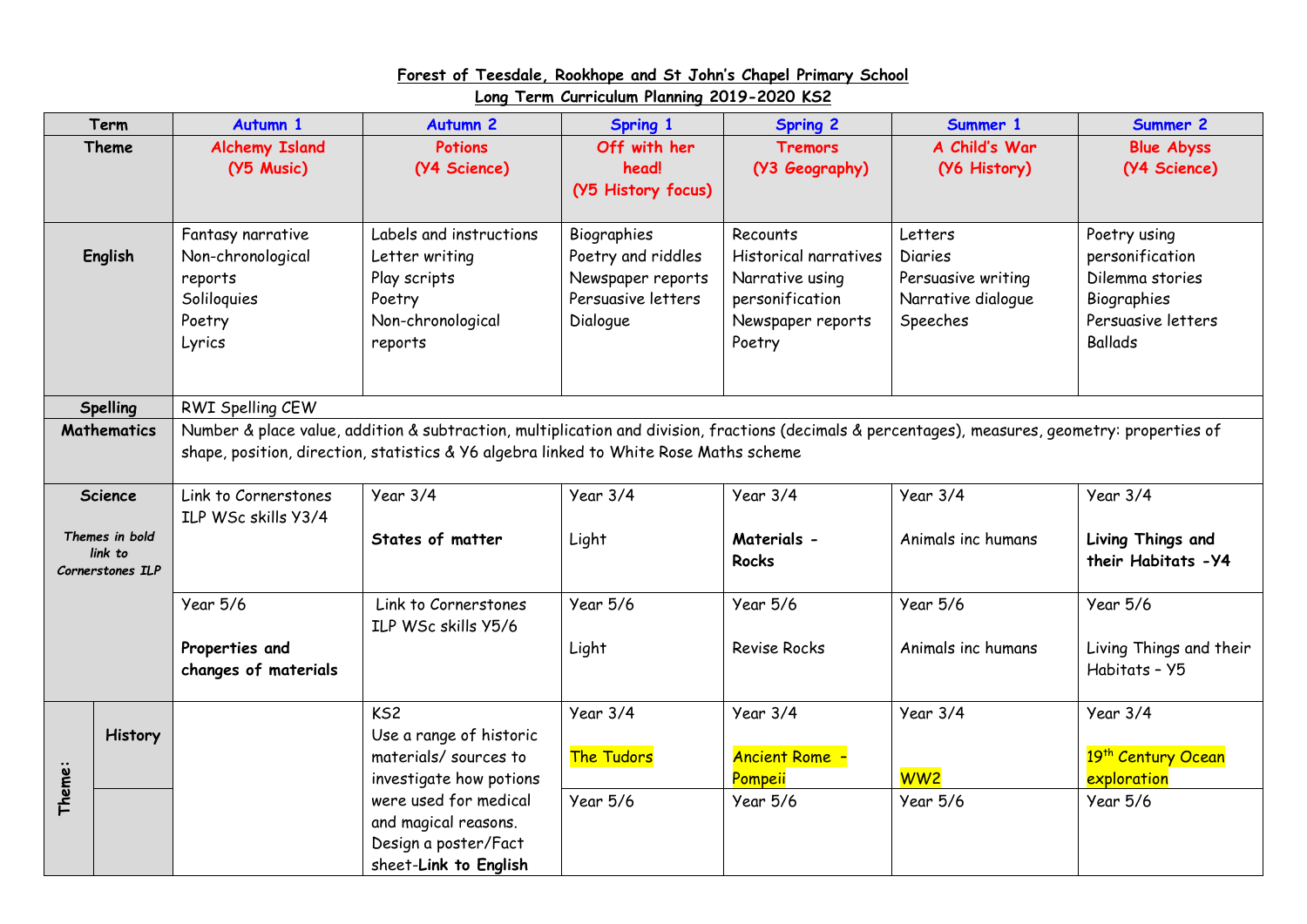|              |                           | Make potions using       |                      |                     |                       |                             |
|--------------|---------------------------|--------------------------|----------------------|---------------------|-----------------------|-----------------------------|
|              |                           | herbs etc (Science Link) |                      |                     |                       |                             |
|              |                           | -Link to English         |                      |                     |                       |                             |
|              |                           | Descriptive Writing.     |                      |                     |                       |                             |
| Geograp      | <b>**General Revision</b> |                          | Year 3/4             | Year $3/4$          | Year $3/4$            | Year $3/4$                  |
| hy           | based on each classes K   |                          |                      |                     |                       |                             |
|              | $\n  d$                   |                          |                      |                     |                       | Seas and oceans of          |
|              | Countries and             |                          | <b>Historic maps</b> | <b>Volcanos</b> and | Human geography       | the world                   |
|              | continents **             |                          |                      | earthquakes         | Cities of the UK      | <b>Great Barrier Reef</b>   |
|              | Year3/4 Map reading/      |                          |                      |                     |                       | <b>Environmental Issues</b> |
|              | making                    |                          |                      |                     |                       |                             |
|              | (5 & F)                   |                          |                      |                     |                       |                             |
|              | Co ordinates (4)          |                          |                      |                     |                       |                             |
|              | Human and Physical        |                          |                      |                     |                       |                             |
|              | (HP)                      |                          |                      |                     |                       |                             |
|              | Map reading/making        |                          |                      |                     |                       |                             |
|              | Using coordinates (6)     |                          |                      |                     |                       |                             |
|              | Human and physical        |                          |                      |                     |                       |                             |
|              | features                  |                          |                      |                     |                       |                             |
|              | Year 5/6                  |                          | Year 5/6             | <b>Year 5/6</b>     | Year 5/6              | <b>Year 5/6</b>             |
|              | Skills and Fieldwork      |                          |                      |                     |                       |                             |
|              | (S&F) Coordinate work-    |                          |                      |                     |                       |                             |
|              | link to Maths             |                          |                      |                     |                       |                             |
| <b>DT</b>    | Electrical circuit        | Product development      |                      | Structures          | Following recipes     | Submarine Design and        |
|              | designing a board game    |                          |                      |                     | Building structures   | working models              |
| Art &        |                           | Design clay work         | Portraits            | Sculpture           |                       | Observational drawing       |
| Design       |                           | Crayon art               | Sketching Tudor      | Photography         |                       | 3D models                   |
|              |                           | Photography              | fashion              |                     |                       | Clay                        |
|              |                           |                          | 3d Modelling         |                     |                       | Anthony Gormley             |
|              |                           |                          |                      |                     |                       | Batik Art                   |
|              |                           |                          |                      |                     |                       | Printing                    |
|              |                           |                          |                      |                     |                       | <b>Famous Seascapes</b>     |
| Physical     | Handball                  | Dance                    | Kurling/Boccia       | Multi-skills        | Golf/Rounders         | Frisbee/athletics           |
| Education    |                           |                          |                      |                     |                       |                             |
|              | Forest - Swimming /       | Forest - Swimming /      |                      |                     |                       |                             |
|              | Gymnastics                | Gymnastics               |                      |                     |                       |                             |
| <b>Music</b> | Composing, recording      | Improvising              | Tudor music          | Composition         | Listening, performing | Leavers Songs               |
|              | and editing software      |                          | Composition          |                     | and composing         |                             |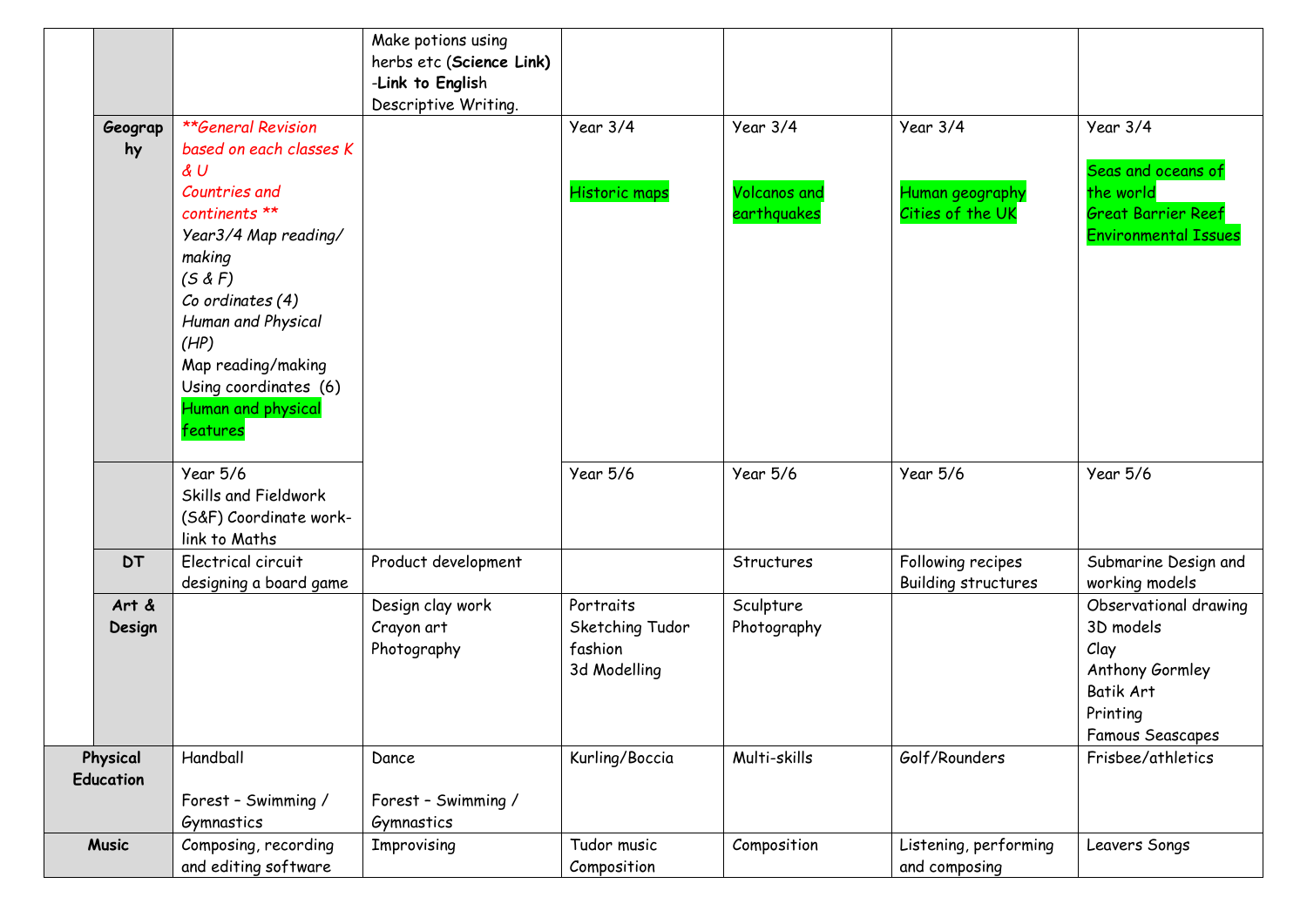| Graphic scores<br>The Tudor's Song -<br>Charanga - Let your<br>prayer<br>The Volcano Song -<br>Christmas Music -<br>YouTube<br>spirit fly<br>Charanga - Dragon<br>YouTube<br>charanga/play<br>Summer songs - out of<br>Song/The dragon who<br>the ark music<br>Charanga - Lean on<br>War songs<br>ate our school/Dragons<br>Walking on lava<br>me<br>everywhere<br>(TES)<br>Harvest songs<br>Why do Christians call<br>Why are Good<br>What do Hindus believe and how does this<br><b>RE</b><br>How and why do<br>What do we know<br>religious people show<br>Jesus the light of the<br>about the Bible and<br>Friday and Easter<br>affect the way they live their lives?<br>care to for others?<br>world?<br>Saturday the most<br>why is it important<br>important days for<br>to Christians?<br>Christians?<br>Y3 Rapid Router - levels 1-18<br>Use of apps to support programming<br>Probots - Make instructions using- use Probots<br>Computing<br>https://www.codeforlife.education/rapidrouter/<br>Scratch Junior / ALEX<br>to predict and debug instructions. Based on map<br>of UK / Cities / Counties<br>$Y4$ 18+43<br>Make a square initial of name / hexagon / rocket<br>LA Junior Scratch app<br>(maths)<br>Y5 / Y6 43+<br>http://code-it.co.uk/csplanning<br>HA To make a complex screen -<br>Y4 http://code-it.co.uk/csplanning.html<br>umming<br>Y3 & https://hourofcode.com/uk/learn<br>- MORE CHALLENGE try some of the<br>J2E - on screen turtle makes a good starting<br>higher Scratch activities<br>point<br>Range of differentiated activities for various<br>https://www.j2e.com/jit5#turtle |
|---------------------------------------------------------------------------------------------------------------------------------------------------------------------------------------------------------------------------------------------------------------------------------------------------------------------------------------------------------------------------------------------------------------------------------------------------------------------------------------------------------------------------------------------------------------------------------------------------------------------------------------------------------------------------------------------------------------------------------------------------------------------------------------------------------------------------------------------------------------------------------------------------------------------------------------------------------------------------------------------------------------------------------------------------------------------------------------------------------------------------------------------------------------------------------------------------------------------------------------------------------------------------------------------------------------------------------------------------------------------------------------------------------------------------------------------------------------------------------------------------------------------------------------------------------------------------------------------------------------------|
|                                                                                                                                                                                                                                                                                                                                                                                                                                                                                                                                                                                                                                                                                                                                                                                                                                                                                                                                                                                                                                                                                                                                                                                                                                                                                                                                                                                                                                                                                                                                                                                                                     |
|                                                                                                                                                                                                                                                                                                                                                                                                                                                                                                                                                                                                                                                                                                                                                                                                                                                                                                                                                                                                                                                                                                                                                                                                                                                                                                                                                                                                                                                                                                                                                                                                                     |
|                                                                                                                                                                                                                                                                                                                                                                                                                                                                                                                                                                                                                                                                                                                                                                                                                                                                                                                                                                                                                                                                                                                                                                                                                                                                                                                                                                                                                                                                                                                                                                                                                     |
|                                                                                                                                                                                                                                                                                                                                                                                                                                                                                                                                                                                                                                                                                                                                                                                                                                                                                                                                                                                                                                                                                                                                                                                                                                                                                                                                                                                                                                                                                                                                                                                                                     |
|                                                                                                                                                                                                                                                                                                                                                                                                                                                                                                                                                                                                                                                                                                                                                                                                                                                                                                                                                                                                                                                                                                                                                                                                                                                                                                                                                                                                                                                                                                                                                                                                                     |
|                                                                                                                                                                                                                                                                                                                                                                                                                                                                                                                                                                                                                                                                                                                                                                                                                                                                                                                                                                                                                                                                                                                                                                                                                                                                                                                                                                                                                                                                                                                                                                                                                     |
|                                                                                                                                                                                                                                                                                                                                                                                                                                                                                                                                                                                                                                                                                                                                                                                                                                                                                                                                                                                                                                                                                                                                                                                                                                                                                                                                                                                                                                                                                                                                                                                                                     |
|                                                                                                                                                                                                                                                                                                                                                                                                                                                                                                                                                                                                                                                                                                                                                                                                                                                                                                                                                                                                                                                                                                                                                                                                                                                                                                                                                                                                                                                                                                                                                                                                                     |
|                                                                                                                                                                                                                                                                                                                                                                                                                                                                                                                                                                                                                                                                                                                                                                                                                                                                                                                                                                                                                                                                                                                                                                                                                                                                                                                                                                                                                                                                                                                                                                                                                     |
|                                                                                                                                                                                                                                                                                                                                                                                                                                                                                                                                                                                                                                                                                                                                                                                                                                                                                                                                                                                                                                                                                                                                                                                                                                                                                                                                                                                                                                                                                                                                                                                                                     |
|                                                                                                                                                                                                                                                                                                                                                                                                                                                                                                                                                                                                                                                                                                                                                                                                                                                                                                                                                                                                                                                                                                                                                                                                                                                                                                                                                                                                                                                                                                                                                                                                                     |
|                                                                                                                                                                                                                                                                                                                                                                                                                                                                                                                                                                                                                                                                                                                                                                                                                                                                                                                                                                                                                                                                                                                                                                                                                                                                                                                                                                                                                                                                                                                                                                                                                     |
|                                                                                                                                                                                                                                                                                                                                                                                                                                                                                                                                                                                                                                                                                                                                                                                                                                                                                                                                                                                                                                                                                                                                                                                                                                                                                                                                                                                                                                                                                                                                                                                                                     |
|                                                                                                                                                                                                                                                                                                                                                                                                                                                                                                                                                                                                                                                                                                                                                                                                                                                                                                                                                                                                                                                                                                                                                                                                                                                                                                                                                                                                                                                                                                                                                                                                                     |
|                                                                                                                                                                                                                                                                                                                                                                                                                                                                                                                                                                                                                                                                                                                                                                                                                                                                                                                                                                                                                                                                                                                                                                                                                                                                                                                                                                                                                                                                                                                                                                                                                     |
|                                                                                                                                                                                                                                                                                                                                                                                                                                                                                                                                                                                                                                                                                                                                                                                                                                                                                                                                                                                                                                                                                                                                                                                                                                                                                                                                                                                                                                                                                                                                                                                                                     |
|                                                                                                                                                                                                                                                                                                                                                                                                                                                                                                                                                                                                                                                                                                                                                                                                                                                                                                                                                                                                                                                                                                                                                                                                                                                                                                                                                                                                                                                                                                                                                                                                                     |
|                                                                                                                                                                                                                                                                                                                                                                                                                                                                                                                                                                                                                                                                                                                                                                                                                                                                                                                                                                                                                                                                                                                                                                                                                                                                                                                                                                                                                                                                                                                                                                                                                     |
|                                                                                                                                                                                                                                                                                                                                                                                                                                                                                                                                                                                                                                                                                                                                                                                                                                                                                                                                                                                                                                                                                                                                                                                                                                                                                                                                                                                                                                                                                                                                                                                                                     |
|                                                                                                                                                                                                                                                                                                                                                                                                                                                                                                                                                                                                                                                                                                                                                                                                                                                                                                                                                                                                                                                                                                                                                                                                                                                                                                                                                                                                                                                                                                                                                                                                                     |
|                                                                                                                                                                                                                                                                                                                                                                                                                                                                                                                                                                                                                                                                                                                                                                                                                                                                                                                                                                                                                                                                                                                                                                                                                                                                                                                                                                                                                                                                                                                                                                                                                     |
|                                                                                                                                                                                                                                                                                                                                                                                                                                                                                                                                                                                                                                                                                                                                                                                                                                                                                                                                                                                                                                                                                                                                                                                                                                                                                                                                                                                                                                                                                                                                                                                                                     |
|                                                                                                                                                                                                                                                                                                                                                                                                                                                                                                                                                                                                                                                                                                                                                                                                                                                                                                                                                                                                                                                                                                                                                                                                                                                                                                                                                                                                                                                                                                                                                                                                                     |
|                                                                                                                                                                                                                                                                                                                                                                                                                                                                                                                                                                                                                                                                                                                                                                                                                                                                                                                                                                                                                                                                                                                                                                                                                                                                                                                                                                                                                                                                                                                                                                                                                     |
| ability levels across Y3/4 / 5 / 6<br>Y5 Harder egs. of Scratch                                                                                                                                                                                                                                                                                                                                                                                                                                                                                                                                                                                                                                                                                                                                                                                                                                                                                                                                                                                                                                                                                                                                                                                                                                                                                                                                                                                                                                                                                                                                                     |
| http://code-it.co.uk/csplanning.html<br>https://www.j2e.com/logo.html<br>Plenty of choice and variety<br>Y4                                                                                                                                                                                                                                                                                                                                                                                                                                                                                                                                                                                                                                                                                                                                                                                                                                                                                                                                                                                                                                                                                                                                                                                                                                                                                                                                                                                                                                                                                                         |
| examples that could be used or add own<br>Or MSW logo                                                                                                                                                                                                                                                                                                                                                                                                                                                                                                                                                                                                                                                                                                                                                                                                                                                                                                                                                                                                                                                                                                                                                                                                                                                                                                                                                                                                                                                                                                                                                               |
| from link above                                                                                                                                                                                                                                                                                                                                                                                                                                                                                                                                                                                                                                                                                                                                                                                                                                                                                                                                                                                                                                                                                                                                                                                                                                                                                                                                                                                                                                                                                                                                                                                                     |
|                                                                                                                                                                                                                                                                                                                                                                                                                                                                                                                                                                                                                                                                                                                                                                                                                                                                                                                                                                                                                                                                                                                                                                                                                                                                                                                                                                                                                                                                                                                                                                                                                     |
| Y5/6<br>Microbits                                                                                                                                                                                                                                                                                                                                                                                                                                                                                                                                                                                                                                                                                                                                                                                                                                                                                                                                                                                                                                                                                                                                                                                                                                                                                                                                                                                                                                                                                                                                                                                                   |
| Lego Wedo<br>$Y3-6$                                                                                                                                                                                                                                                                                                                                                                                                                                                                                                                                                                                                                                                                                                                                                                                                                                                                                                                                                                                                                                                                                                                                                                                                                                                                                                                                                                                                                                                                                                                                                                                                 |
| Build models and control via scratch<br><b>Block programming</b>                                                                                                                                                                                                                                                                                                                                                                                                                                                                                                                                                                                                                                                                                                                                                                                                                                                                                                                                                                                                                                                                                                                                                                                                                                                                                                                                                                                                                                                                                                                                                    |
| Make a fitbit                                                                                                                                                                                                                                                                                                                                                                                                                                                                                                                                                                                                                                                                                                                                                                                                                                                                                                                                                                                                                                                                                                                                                                                                                                                                                                                                                                                                                                                                                                                                                                                                       |
| <b>Staying Safe</b><br>Super Digital Citizen<br>Y3/4<br>Digital footprint and<br>Safer internet day<br>Google Internet                                                                                                                                                                                                                                                                                                                                                                                                                                                                                                                                                                                                                                                                                                                                                                                                                                                                                                                                                                                                                                                                                                                                                                                                                                                                                                                                                                                                                                                                                              |
| safety<br>Smart Crew Videos<br>Legends (see<br>https://www.commonse<br>identity<br>A creators rights and                                                                                                                                                                                                                                                                                                                                                                                                                                                                                                                                                                                                                                                                                                                                                                                                                                                                                                                                                                                                                                                                                                                                                                                                                                                                                                                                                                                                                                                                                                            |
| staff shared)<br>nse.org/education/digi<br>and lesson resources.<br>https://www.commonsen<br>responsibilities                                                                                                                                                                                                                                                                                                                                                                                                                                                                                                                                                                                                                                                                                                                                                                                                                                                                                                                                                                                                                                                                                                                                                                                                                                                                                                                                                                                                                                                                                                       |
| Covering a range of<br><u>tal-</u><br>Onlin<br>se.org/education/digital-<br>https://www.commons                                                                                                                                                                                                                                                                                                                                                                                                                                                                                                                                                                                                                                                                                                                                                                                                                                                                                                                                                                                                                                                                                                                                                                                                                                                                                                                                                                                                                                                                                                                     |
| areas)<br>ense.org/education/di                                                                                                                                                                                                                                                                                                                                                                                                                                                                                                                                                                                                                                                                                                                                                                                                                                                                                                                                                                                                                                                                                                                                                                                                                                                                                                                                                                                                                                                                                                                                                                                     |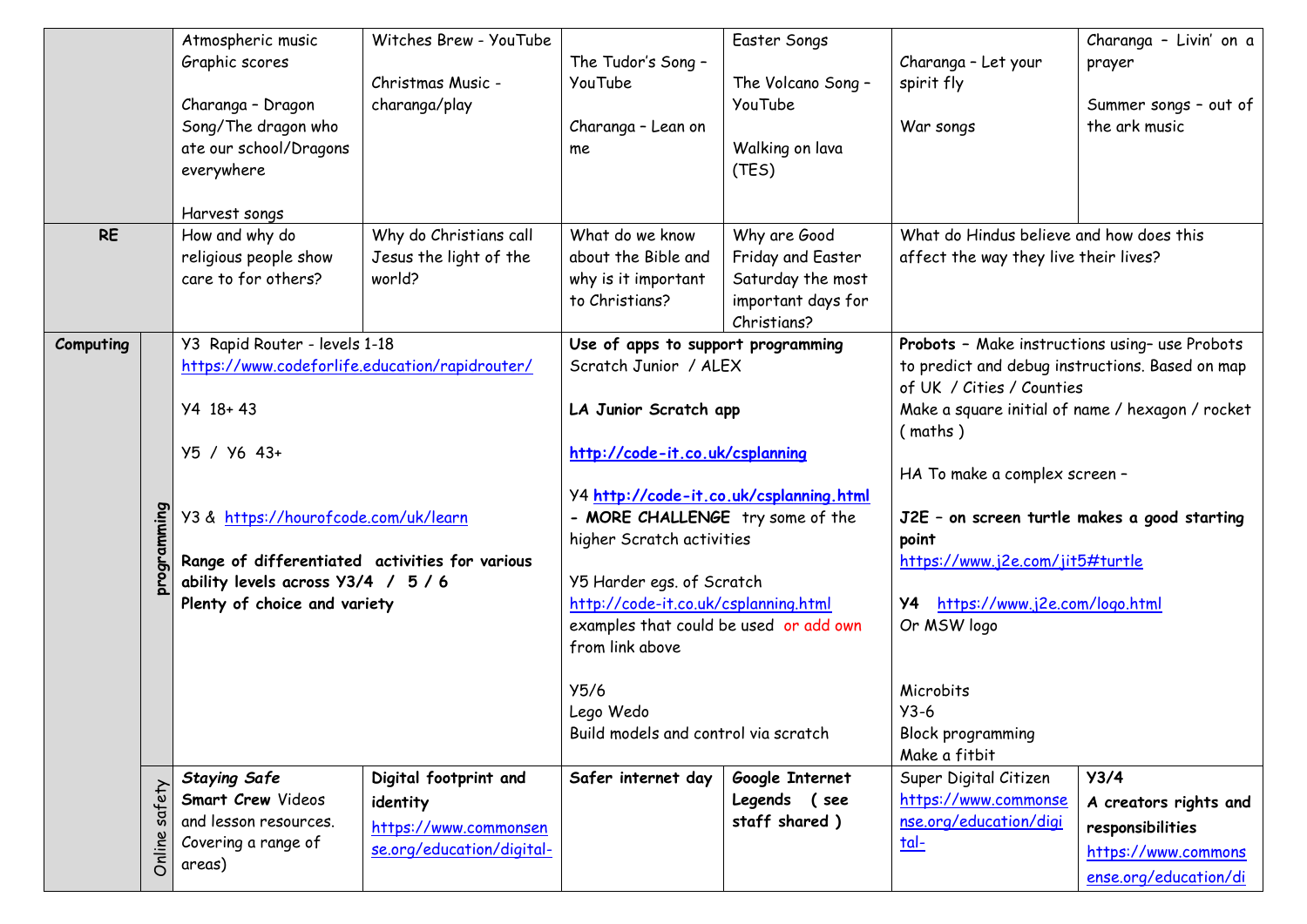|                                             |     | Video :-<br>http://www.childnet.co<br>m/resources/the-<br>adventures-of-kara-<br>winston-and-the-smart-<br>crew     | citizenship/lesson/our-<br>online-tracks                                                                             |                                                                                                                                                         |                                                                   | citizenship/lesson/sup<br>er-digital-citizen                                                                                   | gital-<br>citizenship/lesson/a-<br>creators-rights-and-<br>responsibilities<br>Y5/6<br>Game On (Office of<br>the Australian e-<br>safety commissioner)<br>https://www.esafety.<br>gov.au/education-<br>resources/classroom-<br>resources/gameon<br>(See Staff shared) |
|---------------------------------------------|-----|---------------------------------------------------------------------------------------------------------------------|----------------------------------------------------------------------------------------------------------------------|---------------------------------------------------------------------------------------------------------------------------------------------------------|-------------------------------------------------------------------|--------------------------------------------------------------------------------------------------------------------------------|-----------------------------------------------------------------------------------------------------------------------------------------------------------------------------------------------------------------------------------------------------------------------|
|                                             | TCT | Look for evidence of<br>natural portals and<br>take photos<br>Use photo editing<br>softward to manipulate<br>images | Create an online<br>brochure of potions<br>using PPT<br>Christmas play posters,<br>brochure using<br>pages/publisher | Create an online<br>survey about the<br>wives - turn the<br>data into a bar<br>chart                                                                    | Use green screen<br>app to make a news<br>report about<br>Pompeii | Creating a digital<br>timeline of key events                                                                                   | <b>Information leaflet</b><br>about Great Barrier<br>Reef                                                                                                                                                                                                             |
| French                                      |     | Greetings & names (unit<br>1)<br>Classroom instructions<br>Numbers & ages<br>Family<br>(continue through<br>term)   | Sur le pont d-Avignon<br>Christmas<br>Christmas songs                                                                | En route pour<br>l'ecole (unit 15)<br>Numbers to 100<br>Features of a<br>locality -Ou habites<br>tu?<br><b>Directions</b><br>(continue through<br>term) | Paques                                                            | Scene de plage (unit<br>16)<br>Adjectives & colours<br>Descriptions<br>Months & weather<br>Games<br>(continue through<br>term) | La fete nationale -<br>Bastille Day - July<br>14 <sup>th</sup>                                                                                                                                                                                                        |
| Relationships<br>Education &<br><b>PSHE</b> |     | Caring friendships,<br>teamwork                                                                                     | Respectful relationships:<br>Anti bullying week-<br>Change starts with us                                            | Rules &<br>consequences,<br>online safety                                                                                                               | Feelings & emotions,<br>mental wellbeing                          | Health & wellbeing-<br>healthy lifestyles,<br>growing & changing                                                               | Living in the wider<br>world-money-<br>enterprise project-                                                                                                                                                                                                            |